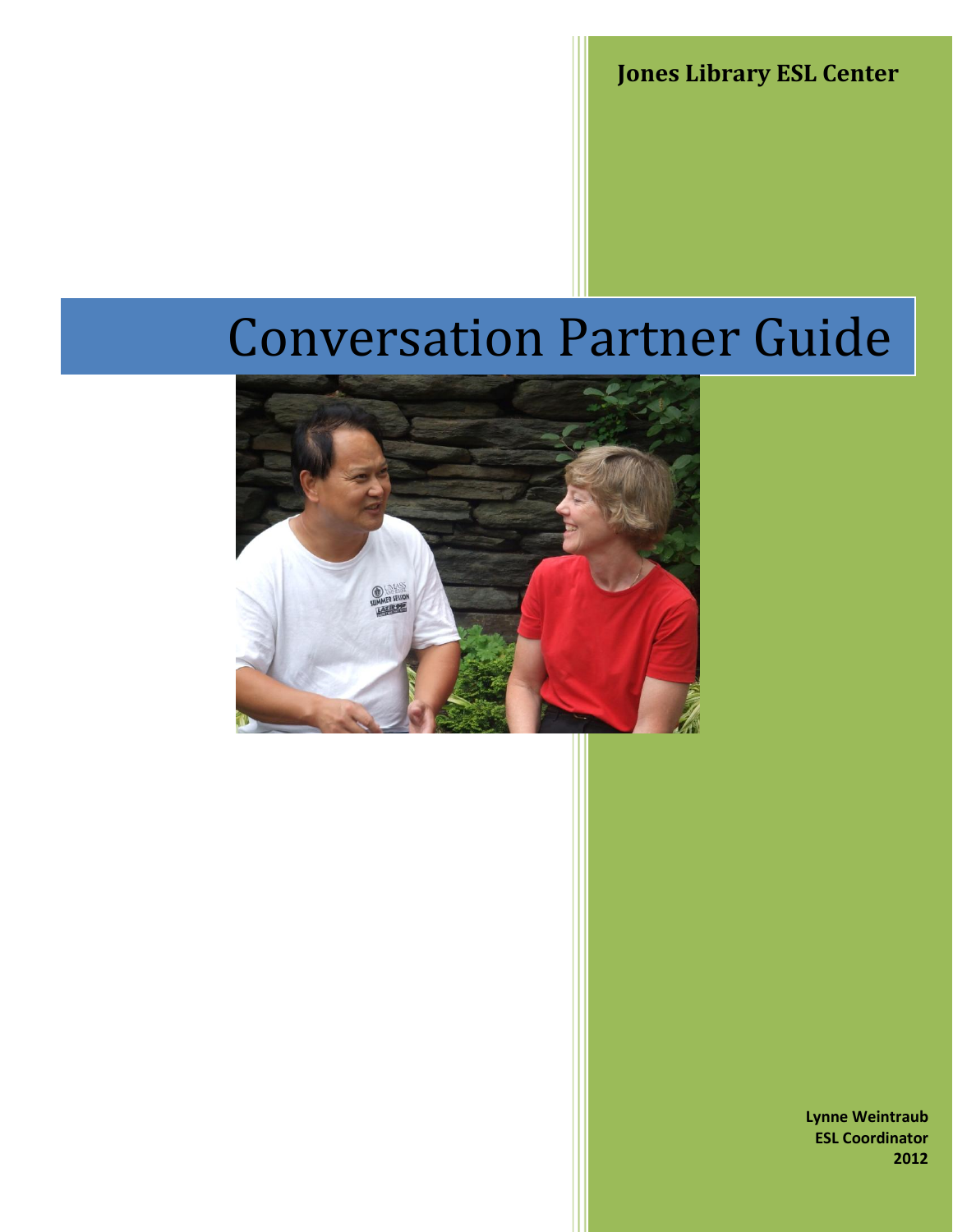# **Jones Library ESL Center Conversation Partner Guide**

# **[General Information](#page-2-0)**

- [What is a Conversation Partner?](#page-2-1)
- [Where are the students from?](#page-3-0)
- The [Logistics: when, where, and for how long?](#page-3-1)
- [Do I need to keep records of what I do in the tutoring sessions?](#page-3-2)
- [How will I know if I've succeeded?](#page-3-3)
- [Accepting \(small\) tokens of thanks](#page-3-4)
- [Other volunteer opportunities at the ESL Center](#page-4-0)
- [What if I have questions/problems?](#page-4-1)

# **[Teaching Suggestions](#page-5-0)**

- [Be a clear communicator](#page-5-1)
- [Give your student a little "space"](#page-5-2)
- [What do we talk about?](#page-5-3)
- [Answering questions](#page-7-0)
- [Role play ideas](#page-7-1)
- [Sharing hobbies/interests](#page-8-0)
- [Field trips](#page-8-0)
- [Functions of language](#page-9-0)
- [Idioms/slang](#page-9-1)
- [Listen and discuss a passage](#page-9-2)
- Rehearsing [a presentation](#page-9-3)
- [Pronunciation](#page-10-0)
- [Clarifying meaning](#page-11-0)
- [Understanding your student's errors](#page-11-1)
- [Requests for other kinds of help](#page-11-2)

# **Additional Resources**

- **[What to do when you meet your Conversation Partner](#page-13-0)**: An Agenda for Your First Session
- **[An Activity for Getting to Know Your Conversation Partner:](#page-15-0)** "Both of Us/Neither of US"
- **[Quick Interventions](#page-16-0)**: Error Correction for Conversation Partners (strategies for addressing errors without stopping the flow of conversation)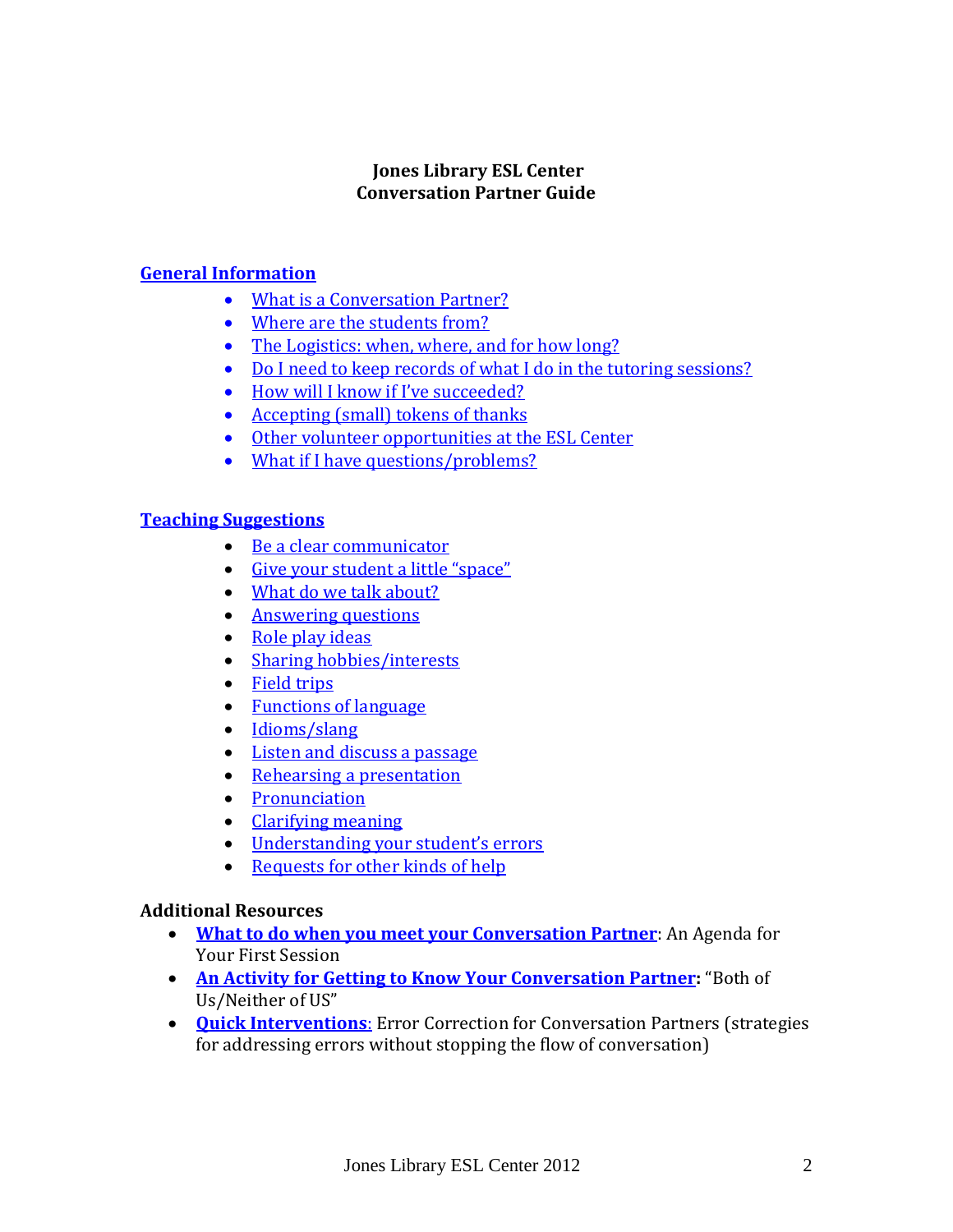# <span id="page-2-0"></span>General Information

# <span id="page-2-1"></span>**What is a Conversation Partner?**

At Jones Library, we have students at all levels of English proficiency from a variety of educational backgrounds. Some of them have studied English in their home countries, and can read it fairly well. But they are not accustomed to speaking English in ordinary life. We assign conversation partners to this sub-group of students. These students already know a good deal *about* English, but they find that they only understand a portion of what people say to them in day-to-day life, and are unable to express themselves as clearly as they would like. They sometimes feel reluctant to make conversation with native English speakers for fear of making mistakes or misunderstanding what people are telling them.

Conversation partners offer their students a non-threatening way to:

- Practice with a native English speaker, (and hopefully discover that they can make themselves understood most of the time!) We hope that they'll develop enough confidence to use their English in ordinary settings, and become more assertive about interacting with American neighbors, classmates, or co-workers.
- Ask questions about language they hear but don't fully understand. This often involves idiomatic expressions, slang, and reductions (How'd'y'like that?) They may also be confused by references to popular culture or events (e.g. news, politics, sports) that they are unfamiliar with.
- Get suggestions about better ways to express themselves, including pronunciation, word choice, or phrasing a sentence. Often our students have learned a formal "textbook" English that is grammatically correct, but doesn't sound natural in real-life settings here in the US. In many cases, the best way to phrase something depends on who you are speaking with (for example you might address your supervisor differently than you would a young classmate). Students need to find ways of saying things that are suited to the particular situations/settings they find themselves in from day to day.
- Learn about American culture (why we say and do things that don't always seem to make sense to them). You may be your student's first American friend, and the only person he/she feels comfortable enough with to ask questions about American behaviors, values, customs, etc. (Keep in mind that the student has a great deal to teach you about his/her native culture take advantage of this opportunity to learn about the world and get a new perspective!)
- Figure out how to navigate the various institutions and bureaucracies students come across in everyday life here (i.e. finding out where to where to get what they need, accessing information, resolving problems, figuring out how things work in the US).

Think of yourself as a guide to the language and culture of the US. You do not need to work through a textbook, or to prepare exercises or homework (unless your student asks for help with a particular skill). You need only make conversation and answer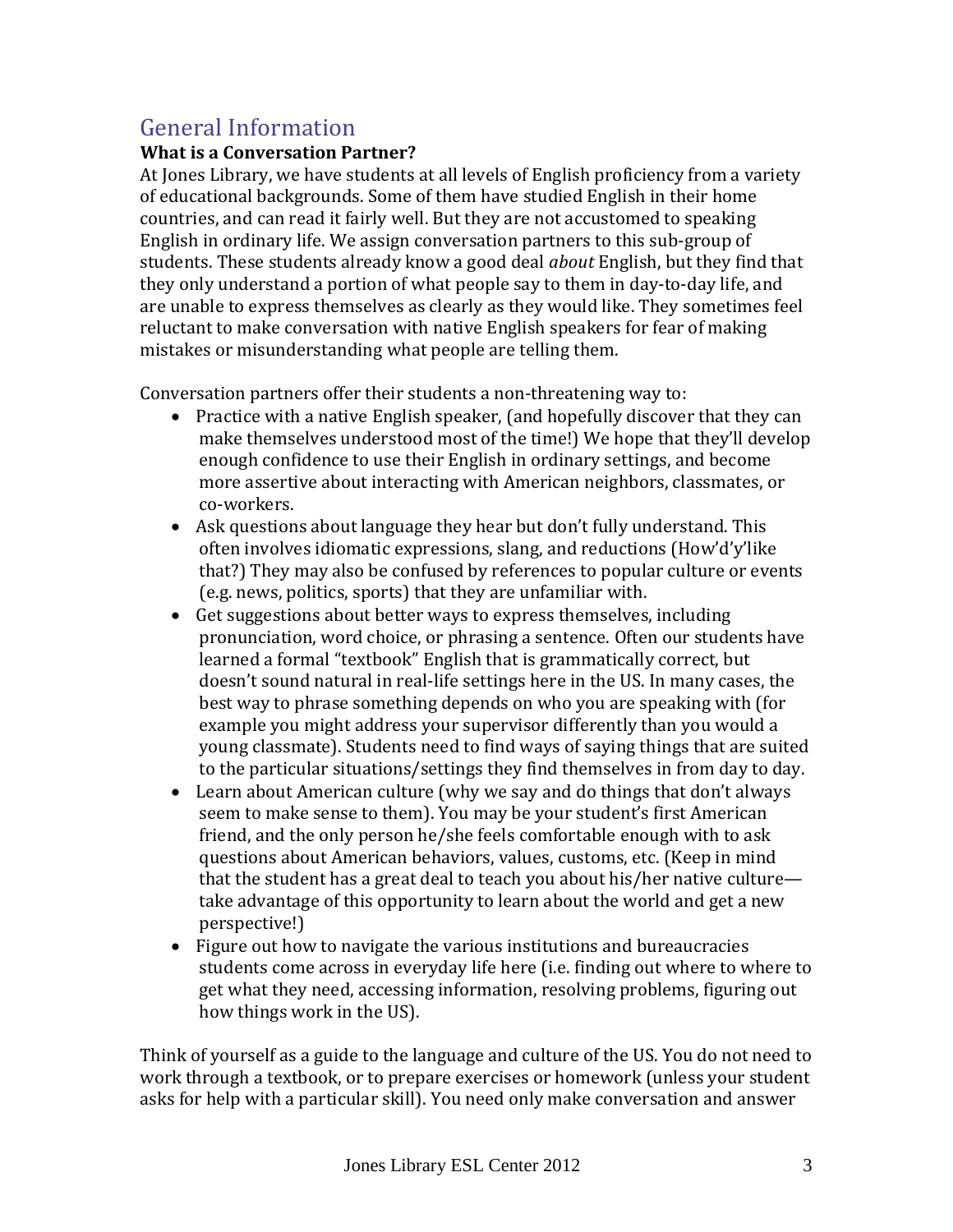questions that come up. In the process you will be modeling correct, naturally spoken English, and giving the student a chance to experience an authentic language exchange.

# <span id="page-3-0"></span>**Where are the students from?**

The majority of students who request conversation partners are from East Asia— Korea, Japan, and China. We also get a few requests from students from India, Brazil, Iran, Russia, and a variety of African, Latin American, and European countries. Most are international students or spouses of international students (or international research scholars/faculty) who are going to be in the US for several years. A few are permanent residents who will stay in the US.

# <span id="page-3-1"></span>**The Logistics: when, where, and for how long?**

In general, tutors meet with a student for 60-90 minutes, twice a week, at whatever schedule is convenient for both. To avoid confusion you should agree on a consistent weekly schedule and write it down. People often decide to meet in one of the three dedicated tutoring rooms at the library; however, you and your student may choose to meet in any public place that is convenient for both of you. For example, Newman Center at UMass, local coffee shops, and the college libraries are popular meeting places. Be sure that your arrangements (where and when you will meet for your next session) are very clear to both of you, and that you have each other's phone and email address in case something comes up.

# <span id="page-3-2"></span>**Do I need to keep records of what I do in the tutoring sessions?**

There is no need to keep a formal record of your activities, but we ask you to stay in touch with the coordinator. Every few months she likes to get give a brief summary of what you've been doing and how things are going.

# <span id="page-3-3"></span>**How will I know if I've succeeded?**

There is no formal measure of success for conversation partners. Generally speaking, after a few months, your student should feel more confident about speaking English in day-to-day life. His/her speech should flow more freely, contain fewer grammatical and pronunciation errors, and demonstrate a wider range of vocabulary. Comprehension of rapidly spoken, authentic English should be less of a problem than it used to be (for example, the student may tell you that she used to understand about 50% of what people were saying, and now she understands about 80%). Hopefully he/she will also be more knowledgeable about American culture and "how things work," locally and in the US as a whole.

# <span id="page-3-4"></span>**Accepting (small) tokens of thanks**

Some students feel awkward about being on the receiving end of a "charity." They may offer a gesture of thanks, such as a souvenir from their country, some food they have cooked for you (or an invitation for a meal), or some other small token. Accept these little gifts graciously, as long as they do not involve cash or appear to be of significant value.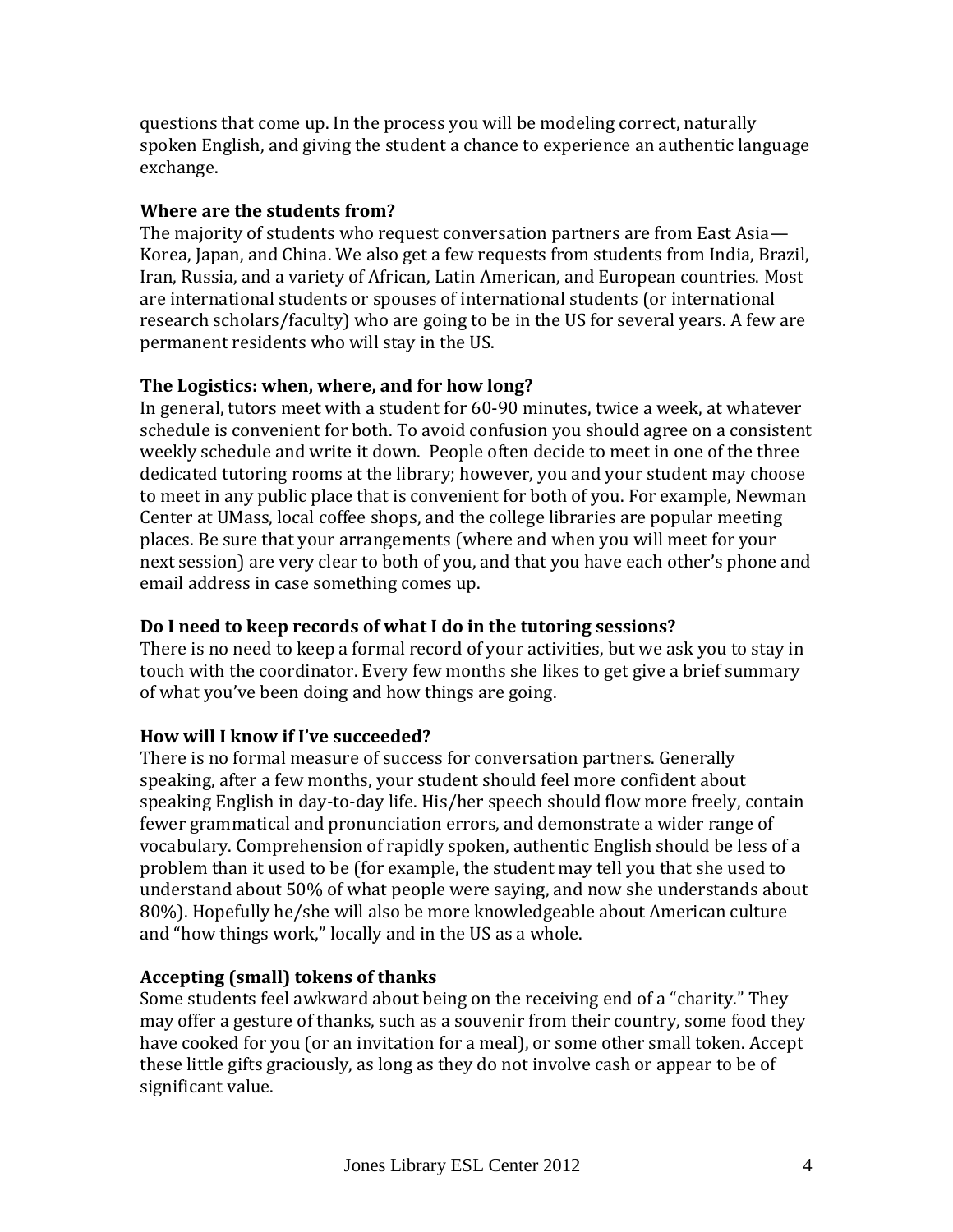# <span id="page-4-0"></span>**Other volunteer opportunities at the ESL Center**

If you find your conversation partner experience rewarding, and you want to move on to a new challenge, we encourage you to attend our formal tutor training workshop in September or February. This training will prepare you to work with a broader range of students—especially those who need basic skills instruction: beginning level English, functional literacy, and/or citizenship preparation. Alternately, you may want to consider leading your own conversation circle (weekly group discussion sessions). If so, feel free to visit any conversation circle as an observer/assistant, and discuss your thoughts with the ESL coordinator.

# <span id="page-4-1"></span>**What if I have questions/problems?**

Please contact the ESL Coordinator by phone (413 259-3093), by email (esl@joneslibrary.org), or in person (M 1-5, T-F 9:30-1:30), anytime you need ideas, or have questions/concerns about your conversation partner experience.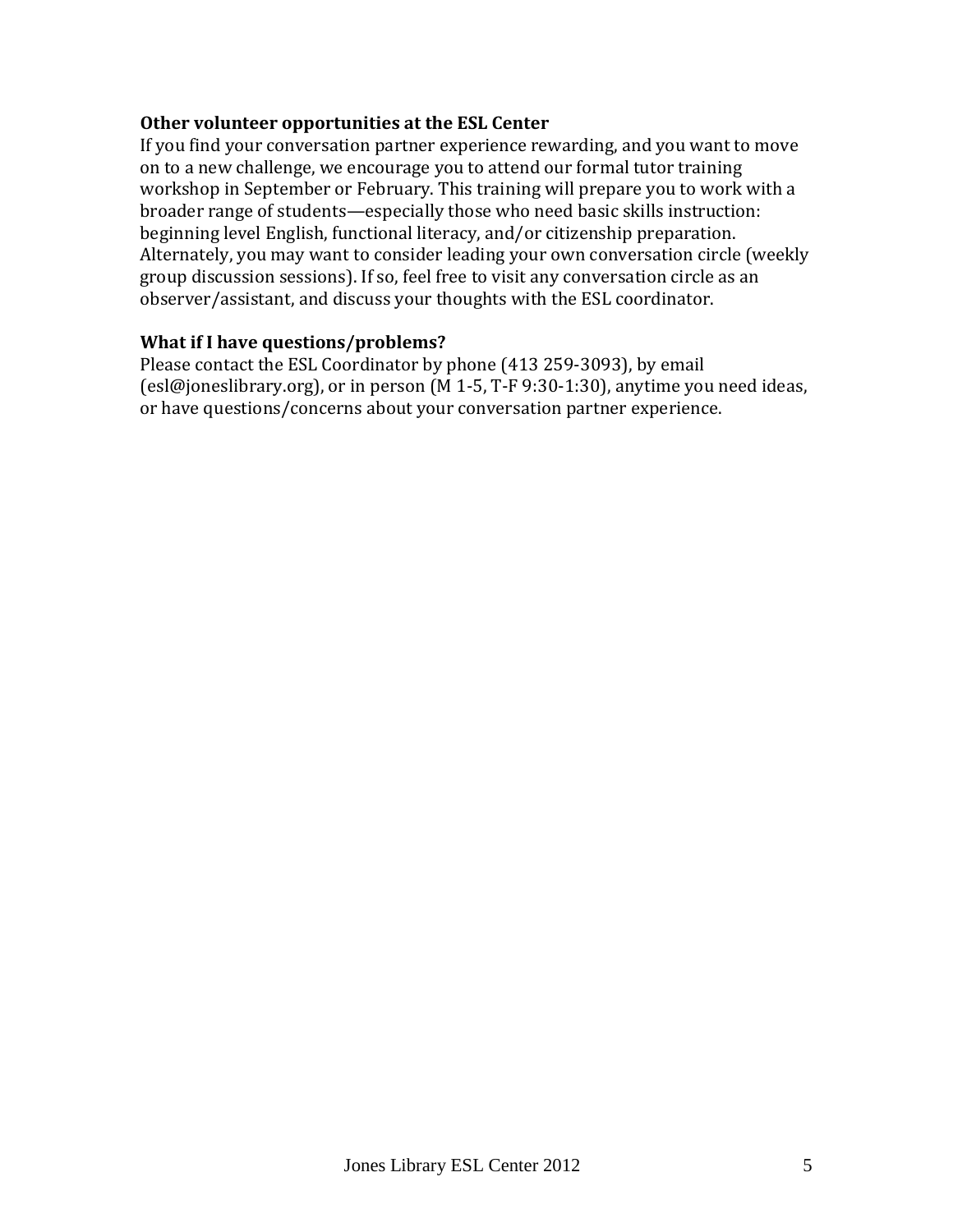# **Teaching Suggestions**

#### <span id="page-5-1"></span><span id="page-5-0"></span>**Be a clear communicator**

Students often ask for a conversation partner who "speaks clearly." What does that mean? For starters, it means slowing down your speech and pronouncing the individual words more distinctly (instead of slurring them together as we sometimes do). It doesn't mean shouting, or baby-talk. It helps to be conscious about your use of vocabulary, idioms, slang, and complex sentence structures—try to gauge your speech according to what your student is already likely to be familiar with, and check frequently to make sure that your meaning was understood. Rather than ask "do you understand?" which students tend to respond to with a "yes" every time, ask questions that require the student to rephrase information in his/her response. Or simply ask your student to mirror back to you what he/she understood ("Can you say that back to me?") Be conscious also about references to things like pop culture, religious terms, etc. that your student may not be familiar with. And be aware that irony, sarcasm and humor in general does not easily translate across cultures, even when the student understands the literal meaning of your words.

# <span id="page-5-2"></span>**Give your student a little "space"**

It's hard to process what someone is saying to you, think of how to respond, and construct a sentence correctly--all at the same time (especially in a new language). Resist the urge to fill in the silence with additional conversation. Wait a few more seconds than you normally do, to give your student time to think. This may feel a little uncomfortable at first, but if you avoid rushing in with words of your own, your student will eventually think of what to say and how to say it. Developing confidence in speaking is crucial for your student, and giving him/her this little bit of "space" is the best way to help that along.

Try to make sure that the conversation is evenly balanced. If you are doing all of the talking, how will your student get enough practice to become confident about speaking? If your student is a reluctant speaker, encourage elaboration. Ask questions, get examples and details. Make it clear that you will wait as long as necessary for him/her to come up with a response. If the student is overly conscious of errors, try to shift his/her focus to expressing ideas (regardless of whether the sentences are constructed perfectly).

# <span id="page-5-3"></span>**What do we talk about?**

Before you come in for a session, you should have at least a rough idea of what you want to talk about—a topic and some discussion questions to get the ball rolling. The pair of you may go off on a tangent and end up discussing a completely different topic, but at least you'll have something to get started with.

Where do you get ideas? You can spark a discussion using a magazine or newspaper article, a Youtube video, a book of photographs, or just a few questions about a particular topic. Try to select a topic your student is interested in and would feel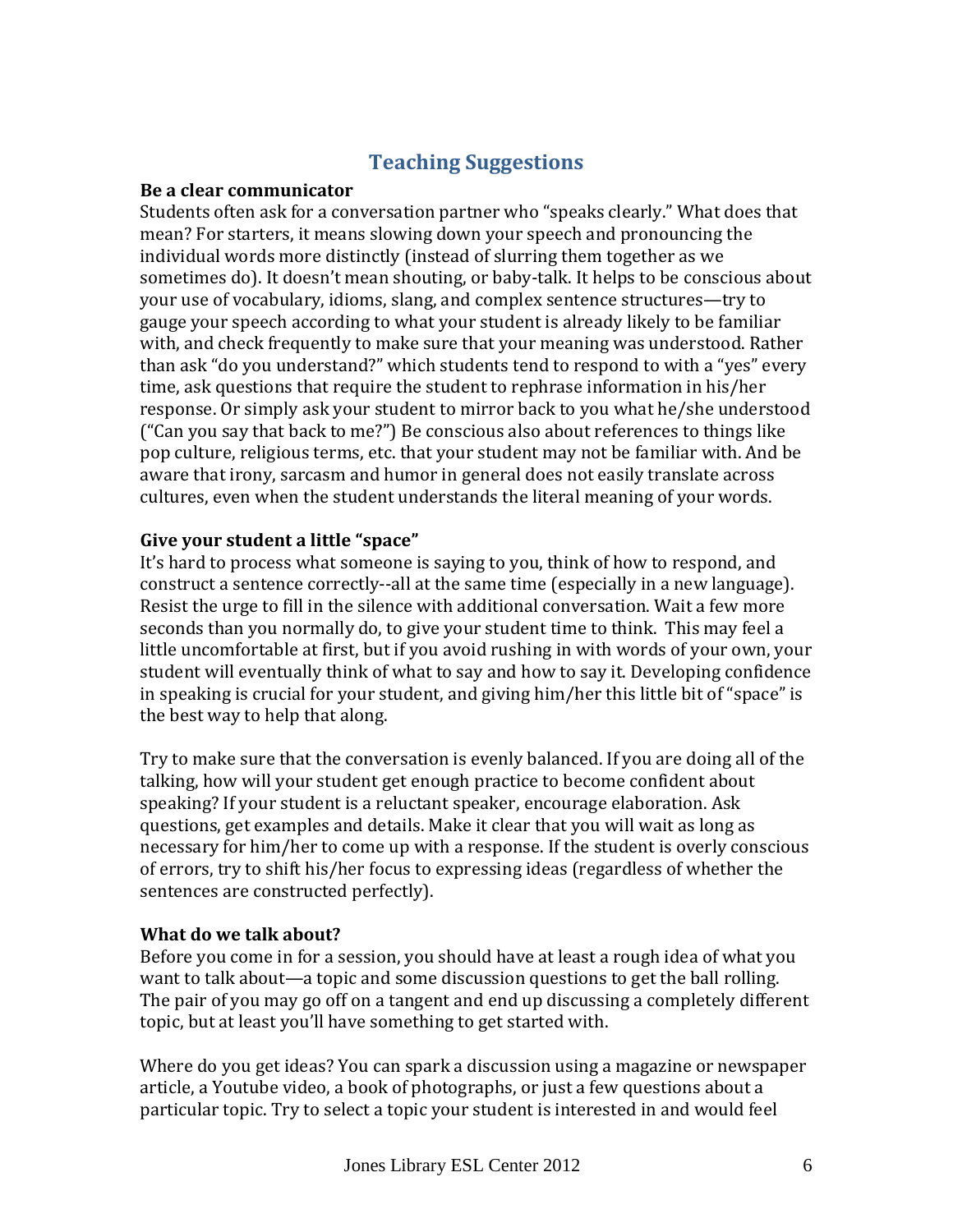comfortable talking about (for example, violence, sexuality, or personal religious/political beliefs may or may not be topics that your student is comfortable discussing with you). Remember—it's OK to have different opinions on a topic you're here to practice conversation, not try to change how anyone thinks. (Note: Your student may want to take a turn at determining topics for discussion, too.)

Here are some common topics:

- Favorite/least favorite foods, movies, TV shows, books, celebrities, music, sports, hobbies, places to visit, people, technology, etc.
- A time when you…(changed your mind, broke the rules, had a big scare or major surprise, won a prize, lost a bet, made a big mistake, got lost, etc.)
- A time when you were… (proud, angry, happy, discouraged, embarrassed, scared, sad, etc.)
- Places you've traveled to, or would like to visit
- Things you're good at/not good at
- Things you like best/least about your home town/country/school/job
- Childhood memories, family histories
- Differences between the US and your native country (e.g. weather, government, health care, work, customs, dress, foods, money, laws, transportation, etc.)
- Holidays and special events
- Cultural differences and personal views in regard to topics like: education, dating/marriage, age, crime, poverty, adoption, pets, alcohol, gender roles, art, charity, etc.
- Current events, natural disasters, new scientific discoveries, sports
- Particular movies or TV shows you've both seen recently, or books you've read

Here are some web sites that offer ideas for conversation topics:

- ESL Gold [http://www.eslgold.com/speaking/topics\\_conversation.html;](http://www.eslgold.com/speaking/topics_conversation.html) or [http://www.eslgold.com/speaking/speaking\\_situations.html](http://www.eslgold.com/speaking/speaking_situations.html)
- Tiger ESL<http://tigertesl.blogspot.com/>
- The Internet TESOL Journal<http://iteslj.org/questions/>
- ESL Discussions<http://www.esldiscussions.com/>
- HopeLink Talk Time <http://www.eastsideliteracy.org/tutorsupport/ESL/TalkTime.htm>

There are many good books for this in the "tutor resources" section near the ESL Office. Some examples:

- [Getting together : an ESL conversation book](http://wmars.cwmars.org/search~S4?/Yesl+conversation&searchscope=4&SORT=D/Yesl+conversation&searchscope=4&SORT=D&SUBKEY=esl%20conversation/1%2C12%2C12%2CB/frameset&FF=Yesl+conversation&searchscope=4&SORT=D&1%2C1%2C)
- [Conversation inspirations for ESL](http://wmars.cwmars.org/search~S4?/Yesl+conversation&searchscope=4&SORT=D/Yesl+conversation&searchscope=4&SORT=D&SUBKEY=esl%20conversation/1%2C12%2C12%2CB/frameset&FF=Yesl+conversation&searchscope=4&SORT=D&4%2C4%2C)
- [Compelling conversations : questions and quotations on timeless topics](http://wmars.cwmars.org/search~S4?/Yesl+conversation&searchscope=4&SORT=D/Yesl+conversation&searchscope=4&SORT=D&SUBKEY=esl%20conversation/1%2C12%2C12%2CB/frameset&FF=Yesl+conversation&searchscope=4&SORT=D&5%2C5%2C)
- [It's time to talk! : 101 pages of questions for communication and fluency](http://wmars.cwmars.org/search~S4?/Yesl+conversation&searchscope=4&SORT=D/Yesl+conversation&searchscope=4&SORT=D&SUBKEY=esl%20conversation/1%2C12%2C12%2CB/frameset&FF=Yesl+conversation&searchscope=4&SORT=D&8%2C8%2C)
- Discussion starters : speaking fluency activities for advanced ESL/EFL [students](http://wmars.cwmars.org/search~S4?/tdiscussion/tdiscussion/1%2C5%2C6%2CB/frameset&FF=tdiscussion+starters+speaking+fluency+activities+for+advanced+esl+efl+students&1%2C1%2C/indexsort=-)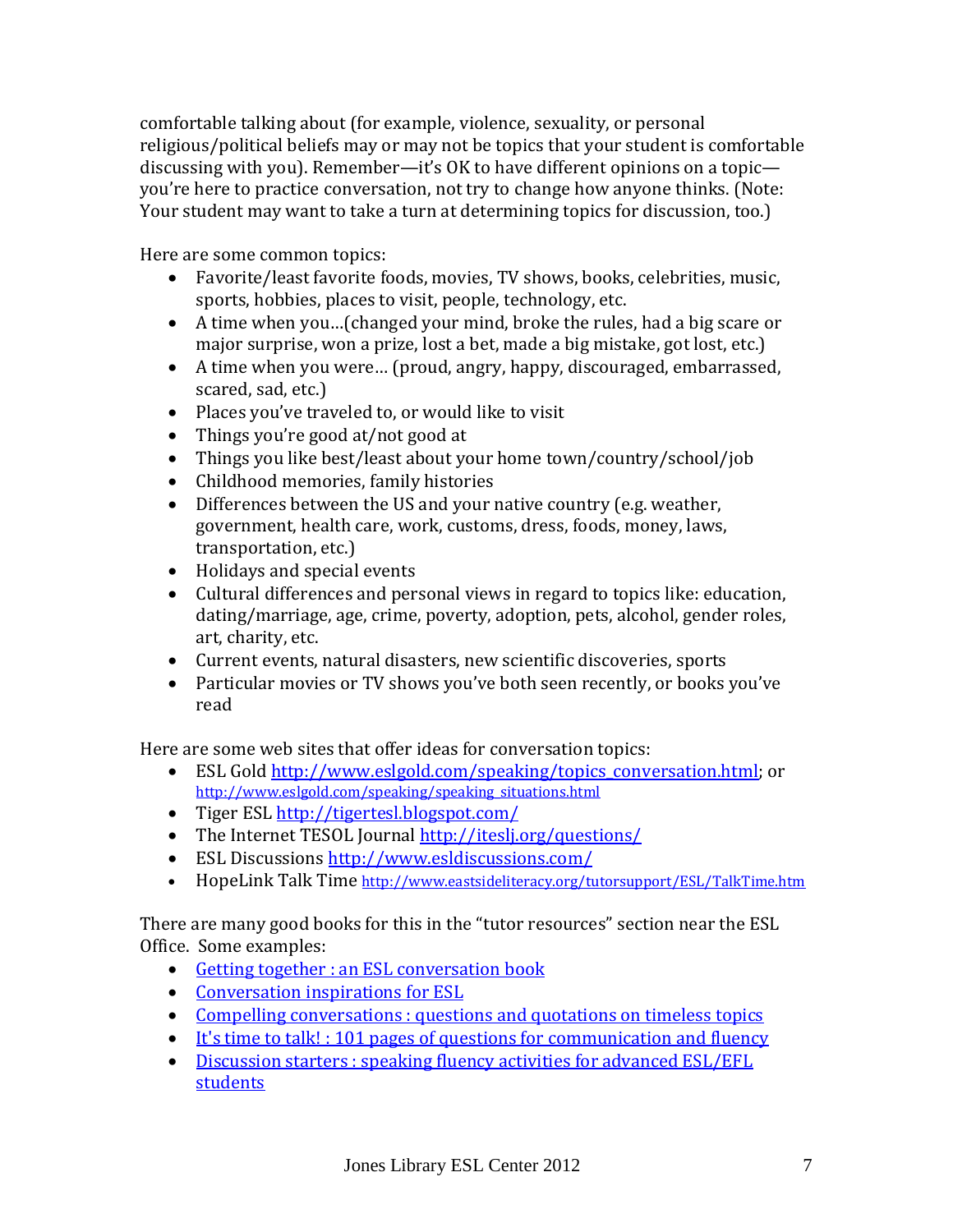- [First discussion starters : speaking fluency activities for lower-level ESL/EFL](http://wmars.cwmars.org/search~S4?/Yesl+conversation&searchscope=4&SORT=D/Yesl+conversation&searchscope=4&SORT=D&SUBKEY=esl%20conversation/1%2C12%2C12%2CB/frameset&FF=Yesl+conversation&searchscope=4&SORT=D&7%2C7%2C)  [students](http://wmars.cwmars.org/search~S4?/Yesl+conversation&searchscope=4&SORT=D/Yesl+conversation&searchscope=4&SORT=D&SUBKEY=esl%20conversation/1%2C12%2C12%2CB/frameset&FF=Yesl+conversation&searchscope=4&SORT=D&7%2C7%2C)
- [More discussion starters : activities for building speaking fluency](http://wmars.cwmars.org/search~S4/t?SEARCH=more+discussion&sortdropdown=-&searchscope=4)
- [Let's Talk About That! The complete manual for stimulating conversation](http://wmars.cwmars.org/search~S4?/Xlet%27s+talk+about+that&searchscope=4&SORT=D/Xlet%27s+talk+about+that&searchscope=4&SORT=D&SUBKEY=let)
- [Knowing me knowing you : classroom activities to stimulate conversation](http://wmars.cwmars.org/search~S4?/tknowing+me/tknowing+me/1%2C2%2C2%2CB/frameset&FF=tknowing+me+knowing+you+classroom+activities+to+develop+learning+strategies+and+stimulate+conver&1%2C1%2C/indexsort=-)
- [Grab Bag of Telephone Activities: A collection of telephone-related Activities](http://wmars.cwmars.org/search~S4?/tgrab+bag/tgrab+bag/1%2C2%2C2%2CB/frameset&FF=tgrab+bag+of+telephone+activities+a+collection+of+telephone+related+activities+for+the+esl+class&1%2C1%2C/indexsort=-)  [for ESL](http://wmars.cwmars.org/search~S4?/tgrab+bag/tgrab+bag/1%2C2%2C2%2CB/frameset&FF=tgrab+bag+of+telephone+activities+a+collection+of+telephone+related+activities+for+the+esl+class&1%2C1%2C/indexsort=-)
- The grab bag of socializing : a collection of socializing activities for the ESL [classroom](http://wmars.cwmars.org/search~S4?/tgrab+bag/tgrab+bag/1%2C2%2C2%2CB/frameset&FF=tgrab+bag+of+socializing+a+collection+of+socializing+activities+for+the+esl+classroom&1%2C1%2C/indexsort=-)
- Something to talk about : a reproducible conversation resource for teachers [and tutors](http://wmars.cwmars.org/search~S4?/tsomething+to+talk/tsomething+to+talk/1%2C2%2C2%2CB/frameset&FF=tsomething+to+talk+about+a+reproducible+conversation+resource+for+teachers+and+tutors&1%2C1%2C/indexsort=-)

Here are some sample pages (from books we have at Jones Library) that you can download and try out as starting points with your student:

 Compelling Conversations: Questions and Quotations on Timeless **Topics** 

by Eric H. Roth and Toni Aberson http://www.altaesl.com/pdf/compellingconversat PEEK.pdf

Essential Functions for Conversation

by Lawrence J. Zwier and Amy Hughes [http://www.altaesl.com/pdf/EssentialFunctionsforConv\\_PK.pdf](http://www.altaesl.com/pdf/EssentialFunctionsforConv_PK.pdf)

 American Manners and Customs: A Guide for Newcomers to the U.S. by Elizabeth Claire <http://www.altaesl.com/pdf/americanmannerspeek2.pdf>

 Get With It! 101-Plus Pop Culture Idioms and Expressions by Harry Collis [http://www.altaesl.com/pdf/getwithit\\_PEEK.pdf](http://www.altaesl.com/pdf/getwithit_PEEK.pdf)

# <span id="page-7-0"></span>**Answering questions**

Encourage your student to bring in a list of questions to ask you at each session, and make time to answer them. For example:

- things he/she heard but didn't understand
- things he/she wants to say but isn't sure how to phrase
- examples of text he/she doesn't understand (letters, signs, messages, headlines, instructions, etc.)
- "Why do American people (do something that seems puzzling to the student)?"
- "How do I (get something done/find something out)"—how do things work here?

# <span id="page-7-1"></span>**Role play ideas**

If you ask, your student can probably name a variety of situations in daily life that present communication challenges. Re-enacting these situations with the student is an excellent way to boost conversation skills. Make sure you both agree on the parameters of the situation (who is playing which role, what the circumstances are)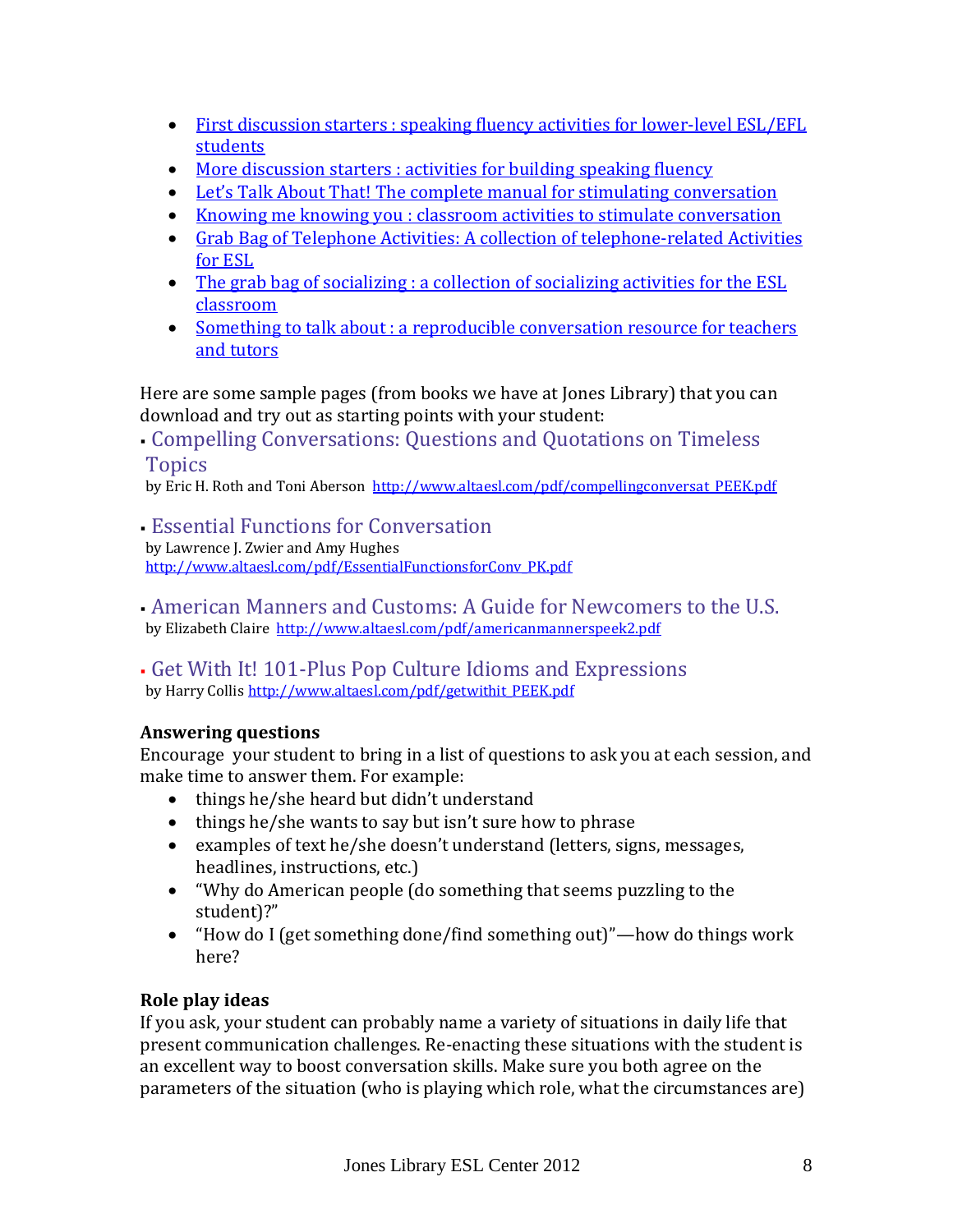and then improvise a conversation. As you go along, you will find many instances in which you could suggest a better word choice, sentence structure, or pronunciation to facilitate communication. Keep notes on these suggestions, and when the role play is finished go over them with the student to make sure he/she understands what you mean. Encourage the student to incorporate these suggestions in successive re-plays of the conversation.

The Tutor Resources section has some collections of "canned" role play situations you can use to get ideas from:

- [Cathy's Cards](http://wmars.cwmars.org/search~S4?/tcathy/tcathy/1%2C9%2C12%2CB/frameset&FF=tcathys+cards&1%2C1%2C/indexsort=-) *(A blue plastic case with a set of role play activity cards)*
- [Situations and Guided Conversations for Language Learning](http://wmars.cwmars.org/search~S4/t?SEARCH=situations+and+guided&sortdropdown=-&searchscope=4) *(This is a set of blue plastic envelopes in a small cardboard box on the bottom shelf. Each envelope has a different theme, such as "Greetings and Meetings," "Spending Money," and "Fun with Friends.")*

# **Sharing hobbies/interests**

Do you enjoy a particular craft or sport? If your student is interested, give a demonstration. Or invite your student to demonstrate something to you. Do you both like to cook? Exchange recipes and explain how to make something. If you have a collection of some kind, offer a "show and tell" session.

# <span id="page-8-0"></span>**Field trips**

There is no rule that says you have to hold your sessions in the library. Students can learn a lot about their new environment by visiting new places. For example:

- Go to ordinary public places that you would visit in the course of daily life, and demonstrate (or encourage your student to engage in) some type of practical communication—mailing a package at the post office, visiting a relative in a nursing home, shopping at a farmer's market, asking about a job opportunity, signing up a child for a recreational activity, etc.
- See if your student would like to visit sites of cultural interest such as a museum, park, or gallery. Talk about what you see there, and ask your student to compare it to similar sites in his/her home country.
- Look for free or low-cost community events, such as a crafts fair, flower show, a home show, a performance or lecture, an open house, a cultural festival, etc. See if your student would be interested in attending with you (or just describe the event if the student is looking for something to do with his/her family later on).
- Some conversation partners have had success in suggesting ways for students to interact socially with community members by introducing them to events such as contra dances, UMass Outing Club events, or volunteer opportunities in the community.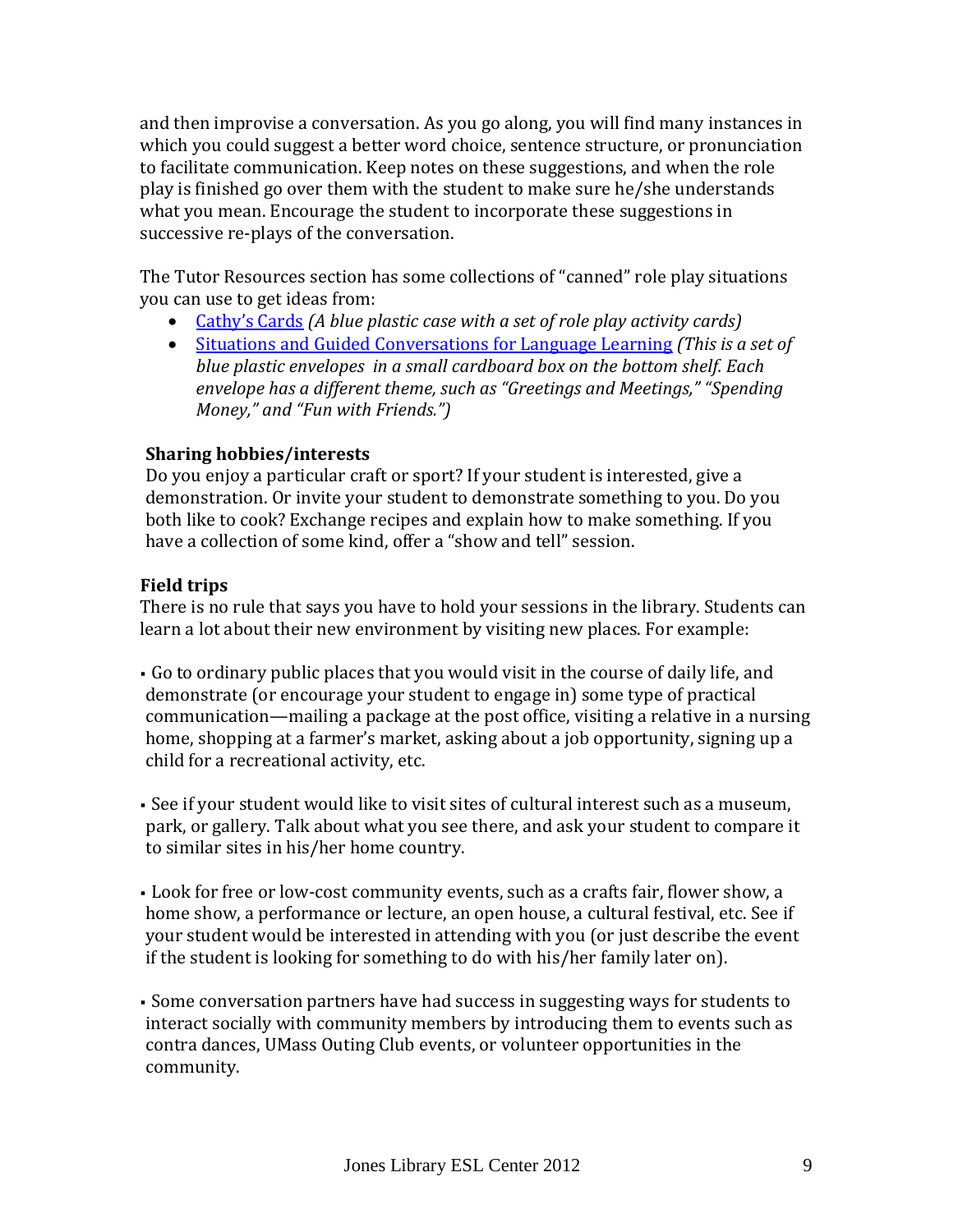# <span id="page-9-0"></span>**Functions of language**

Advanced-level students may have the vocabulary and knowledge of language structures to get most of their ideas across, but they often want to know how to convey shades of meaning or social complexities. You can discuss these challenges as they come in conversation, or use a textbook. We have several textbooks that offer practice with functions of language (communication tasks like: inviting, apologizing, expressing sympathy, disagreeing politely, hedging, interrupting, etc.):

- [Communicator I & II](https://bark.cwmars.org/eg/opac/record/2076382?query=%22communicator%22;qtype=title;locg=153)
- [Essential Functions of Conversation](https://bark.cwmars.org/eg/opac/record/2512583?fi%3Aitem_type=;query=Essential%20functions%20for%20conversation%20%2F;qtype=title;locg=153)
- Power English: [Obtaining Information, Goods and Services](https://bark.cwmars.org/eg/opac/record/2605828?query=Cooper%20Natasha;qtype=author;locg=153) and [Resolving Problems](https://bark.cwmars.org/eg/opac/record/2427886?query=Cooper%20Natasha;qtype=author;locg=153)  [and Emergencies](https://bark.cwmars.org/eg/opac/record/2427886?query=Cooper%20Natasha;qtype=author;locg=153)
- [Communication Strategies](https://bark.cwmars.org/eg/opac/record/2369875?query=Communication%20strategies;qtype=title;locg=153)
- [Speaking of Values](https://bark.cwmars.org/eg/opac/record/704038?query=speaking%20of%20values;qtype=keyword;locg=153)
- [Fitting In](https://bark.cwmars.org/eg/opac/record/1631935?fi%3Aitem_type=;query=Coffey%2C%20Margaret%20Pogemiller.%20creator;qtype=author;locg=153;sort=)

# <span id="page-9-1"></span>**Idioms/slang**

Idioms and slang will come up in the course of ordinary conversation. It's always a good idea to check and see if your student is familiar with a particular word/idiom when it comes up. This is one of the areas of conversation that higher level students have the most trouble with. If your student wants to do a more systematic study of idioms, we have many textbooks that explain idioms and offer practice in using them. You can find these in the Advanced ESL section, third shelf down. There are also some idiom dictionaries on the dictionary shelves to the right. There are plenty of websites for learning idioms as well. For example: [The Idiom Connection,](http://www.idiomconnection.com/) [E-Z](http://www.ezslang.com/)[slang,](http://www.ezslang.com/) and **ESL Gold**.

# <span id="page-9-2"></span>**Listen and discuss a passage**

Select a short journal article, textbook passage, folktale/story, or newspaper article, and read it aloud to the student, while he/she takes notes (it may help to read it twice—first to get the "gist" and a second time to capture more of the details). Ask comprehension questions, and/or have the student summarize the article for you. With a computer or tablet, you can also play a short YouTube video, TV show, movie or lecture segment, and process it the same way. You may find it easier to have the student read an article or view a video ahead of time, and come in prepared to do an oral summary. Choose stimulus material related to topics that your student is interested in, and remember that students can also select/suggest articles/videos that they would like to discuss. If the passage is long, you may need to break it into segments and discuss one segment at a time. For ideas on how to provide feedback and respond to errors in a student's oral summary, see the "**[Snapshots](http://www.joneslibrary.org/esl/tutors/snapshots.html)**" Activity on the library's webpage.

# <span id="page-9-3"></span>**Rehearsing a presentation**

Some students have to make presentations at work, or for classes they are taking. If so, they may want to rehearse them with you ahead of time, and work out the kinks. Take notes on how the student can improve pronunciation of particular words, come up with better ways to phrase things, or improve on the organization of the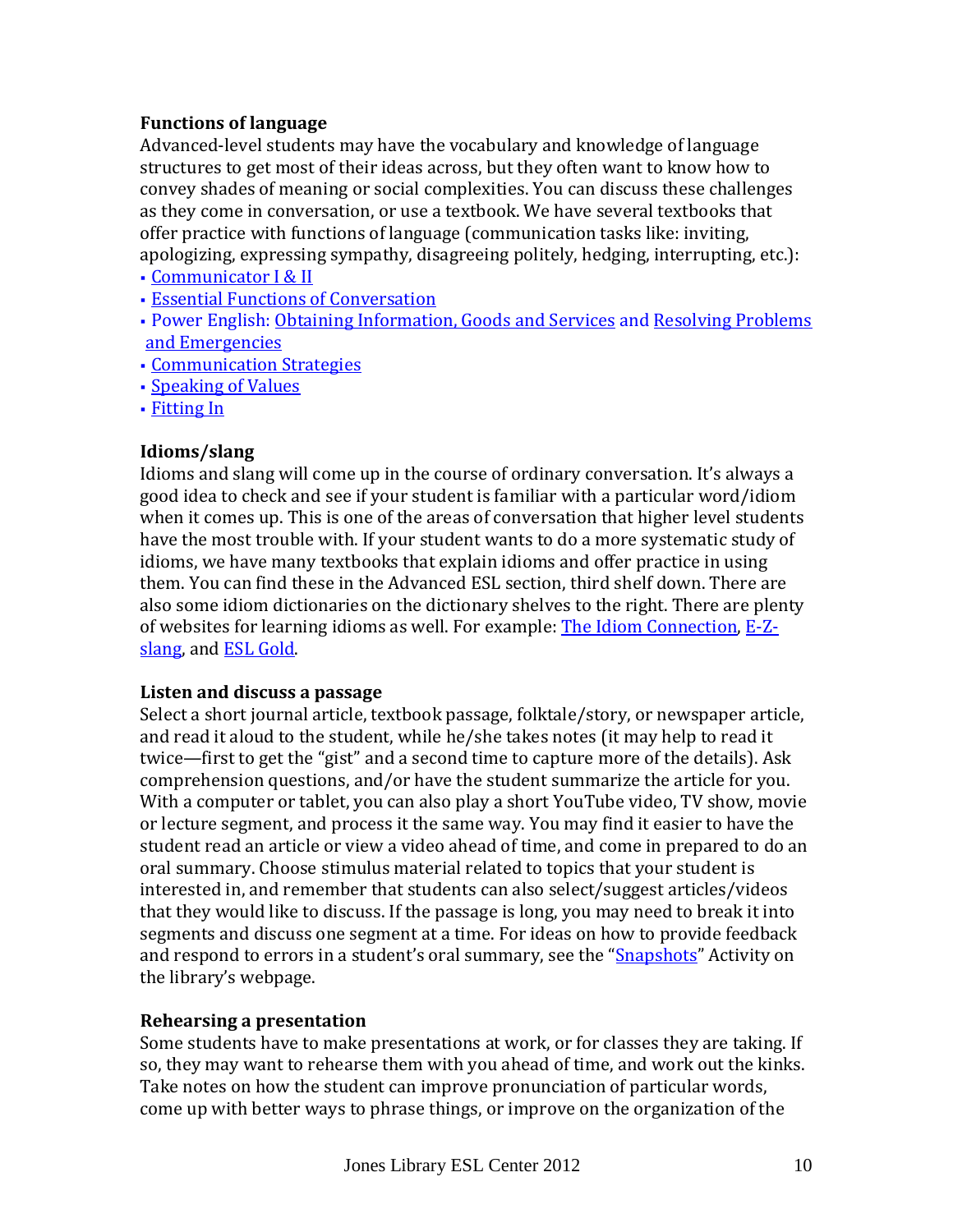presentation. Share these notes with the student, and encourage him/her to incorporate the suggestions in a subsequent rehearsal.

NOTE: When students do oral presentations or summarize a passage, one option is to have them record themselves ahead of time, then go over the recording with you during the session to get your ideas on how it might be improved.

# <span id="page-10-0"></span>**Pronunciation**

Your student will probably never sound like a native English speaker, but it's important for him/her to speak clearly enough to be understood. If you hear pronunciation patterns that interfere with intelligibility, let the student complete his/her thought, then go back and address the pronunciation problem. Model the correct pronunciation, and try to coach the student to get closer to the target sound(s). It may be helpful to record the word or phrase on a voice recorder (the library has a few that can be checked out) or smart phone so that the student can review and practice between sessions. Common errors include:

- Substitutions: the target sound does not exist in the student's native language, so he/she is substituting a sound that seems similar. In this case, it's important to make sure the student can hear the target sound, so try quizzing the sounds using "minimal pairs" such as bit/bet. (For an extensive list of minimal pairs, (as well as common pronunciation problems for specific languages) visit [Ted Power's website](http://www.btinternet.com/~ted.power/l1all.html) or find the book [Pronunciation Pairs](https://bark.cwmars.org/eg/opac/record/2647299?fi%3Aitem_type=a;query=pronunciation%20pairs;qtype=keyword;locg=153) on the Advanced Speaking shelf. (You can download a sample unit [here.](http://www.cambridge.org/other_files/downloads/esl/pronunciationpairs2e/PronPairs-SB-Unit2.pdf)) In addition to modeling the target sound, exaggerate it somewhat, and, if possible, explain what you are doing with your tongue, teeth, lips, or throat in order to make the sound. Note: in multi-syllable words, it's best to break the word down into separate syllables and coach the problem syllable before attacking the full word.
- Omissions: the student is leaving off one or more sounds in a word (for example, saying "star" instead of "start.") Exaggerate the missing sound when you model the word. Write the word and underline the letter that represents the missing sound (star**t**). Students may also omit syllables from words, (like "constution" instead of "constitution.") In this case, it may also help to tap out the syllables, or count them on your fingers.
- Inclusions: the student is inserting a sound that doesn't belong there (for example, saying "care-ee-ful" instead of "careful" or "this is uh good" instead of "this is good." Usually this is a failure to link together two consonants (e.g. the "s" in "this" and the "g" in "good.") Model and coach the correct pronunciation of the word or phrase.
- Syllable stress: for example, "PO-lice" instead of "po-LICE"). Model and exaggerate the stressed syllable.

# **Sentence structure/grammar**

Most of our advanced-level students are highly educated and have studied English grammar already. They can often explain grammar rules better than their teachers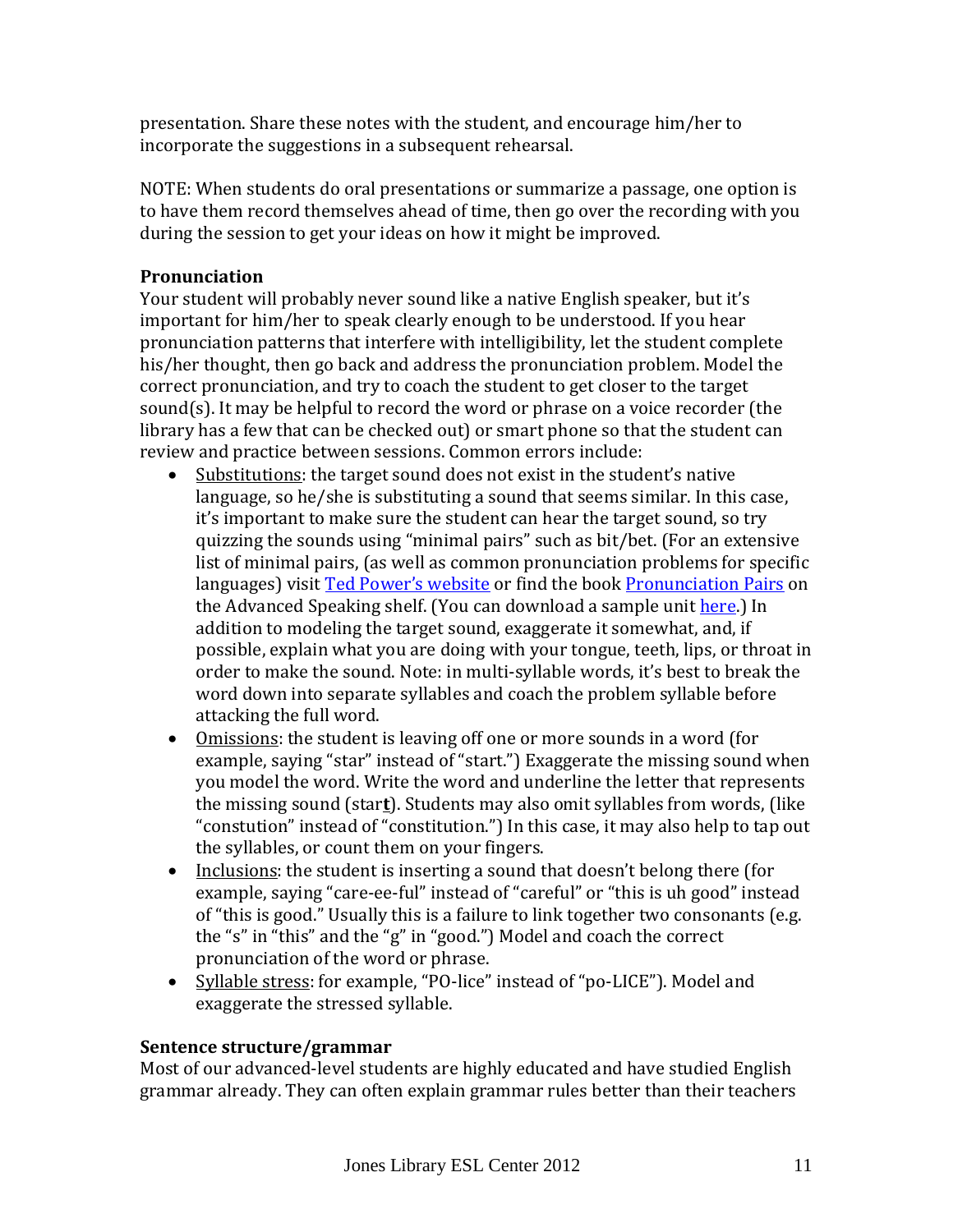can! But they are not always able to apply these rules consistently when they are concentrating on expressing a thought. When you hear patterns of errors, write down some examples of what the student said, and present them later on—after you've finished your discussion/conversation. Invite the student to identify the error(s) and rephrase the sentence. If the student is unable to do so, offer a better way to phrase the sentence yourself. If you do run into a grammatical issue that your student has not studied, model the structure with a few examples. You don't have to be a grammar expert and explain all of the rules yourself. It usually easier to pull out one of the many grammar books on the ESL Intermediate or Advanced shelves, or simply look up the grammar rule (and/or some practice exercises) online.

In many cases, the student will say something that "doesn't sound right" to you, but does not actually break any grammar rules. We have customary ways of phrasing things and memorizing all of the grammar in the world will not help the student acquire these "lexical chunks." This is actually a vocabulary issue—knowing the patterns that we generally use in relation to a particular word or idea. But there are just too many of these patterns (or "collocations") to memorize. It can be helpful to suggest more natural-sounding phrases when your student says something that sounds awkward. For more info and ideas on collocations, see **English Club's** [Collocation pages](http://www.englishclub.com/vocabulary/collocations.htm) or look for the [Oxford Collocations Dictionary](https://bark.cwmars.org/eg/opac/record/2295818?fi%3Aitem_type=;query=Oxford%20collocations%20dictionary%20%3A%20for%20students%20of%20English;qtype=title;locg=153) on the ESL Dictionary shelves.

# <span id="page-11-0"></span>**Clarifying meaning**

If your student says something that isn't very clear, try "recasting" it. For example, the student says, "In my country, they pay tax only the selling things, not the paycheck." You can take a guess, and respond with, "So there are *sales* taxes, but no *payroll* taxes—is that what you're saying?" Or, "I understand that there are no *sales* taxes, but what was the other part of that?" This strategy puts the emphasis on fostering *communication*, rather than on the errors themselves. If you don't understand any part of what the student is saying, you can respond with, "I don't understand what you mean. Can you try saying that another way?" Or "I don't understand the word you are using. Can you write it down for me?" (This works both ways—there may be times when a student doesn't understand a word/phrase you are using in speech, but recognizes it when you write it down.)

# <span id="page-11-1"></span>**Understanding your student's errors**

If you know something about your student's language, it's easier to understand why he/she is making particular errors. A good resource for looking up the English errors and problems associated with particular languages is Michael Swan's Learner [English,](https://bark.cwmars.org/eg/opac/record/2528324?query=learner%20english;qtype=title;locg=153) on the ESL tutor resources shelf.

# <span id="page-11-2"></span>**Requests for other kinds of help**

Higher-level students are assigned a conversation partner if their primary objective is to improve their speaking and listening skills. However they may have secondary goals, such as improving their email communication, creating a resume, or writing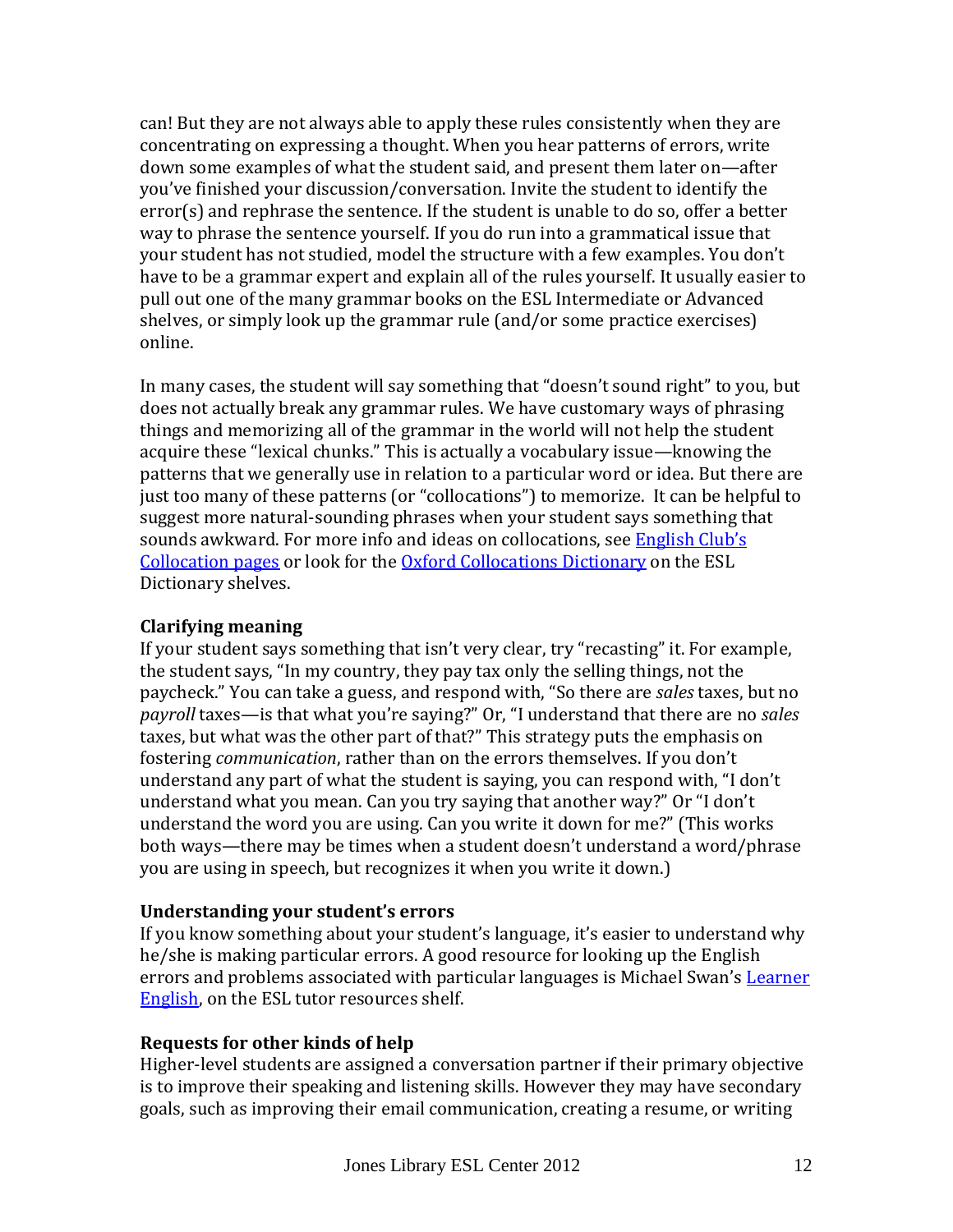papers/reports. Strictly speaking, this is not the role of a conversation partner, but you are free to offer assistance with these tasks if you are so inclined. Try to resist getting drawn into anything that goes beyond "wordsmithing" (for example making major revisions on a student's dissertation). If in doubt, feel free to talk it over with the ESL Coordinator.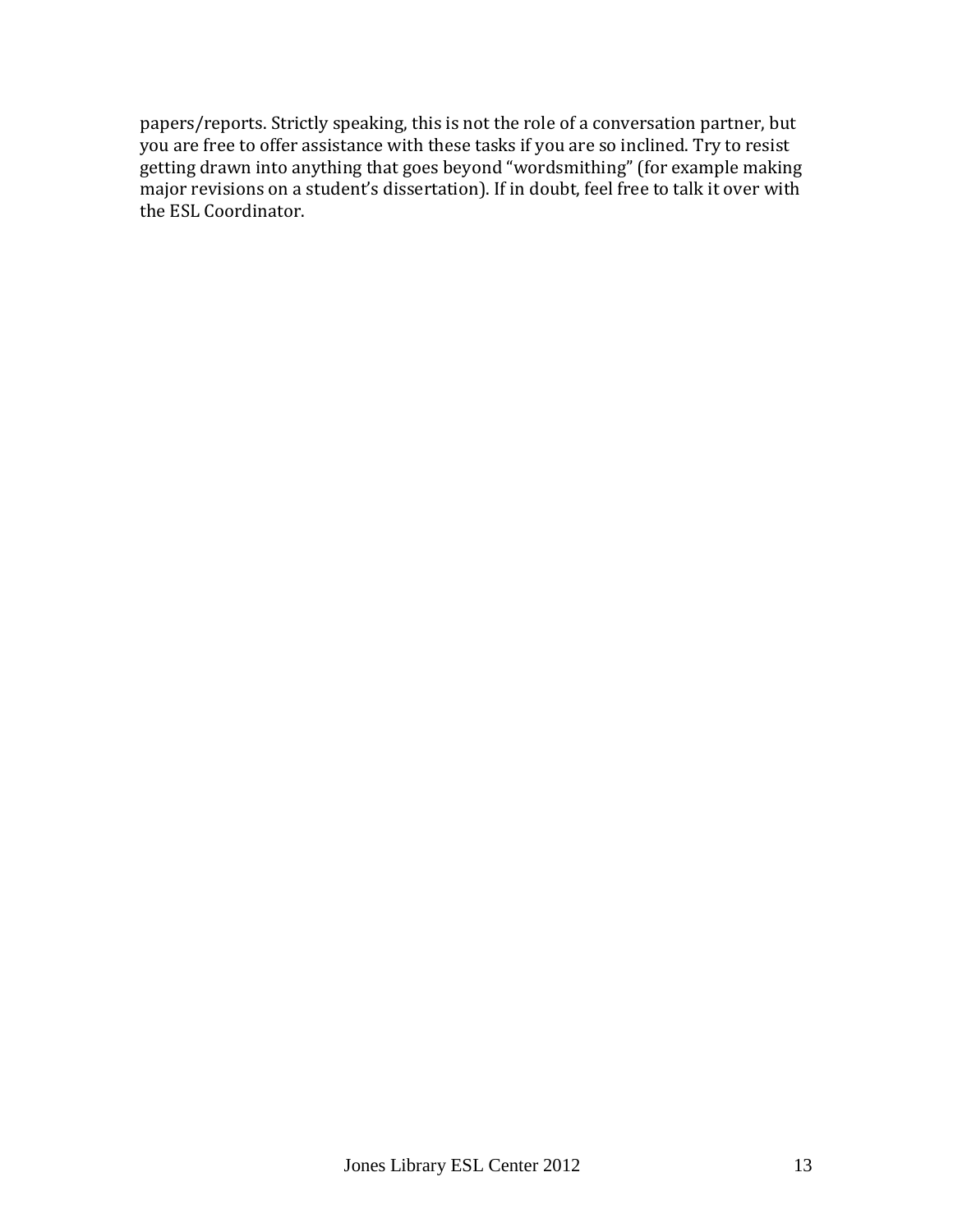# **What to do when you meet your Conversation Partner**

An Agenda for Your First Session

<span id="page-13-0"></span>Smile and say hello!

- $\frac{1}{\sqrt{2}}$  Learn your student's:
	- Name (how it's spelled and how to say it) \_\_\_\_\_\_\_\_\_\_\_\_\_\_\_\_\_\_\_\_\_\_\_\_\_\_\_\_\_\_\_\_\_
	- Phone # \_\_\_\_\_\_\_\_\_\_\_\_\_\_\_\_\_\_\_\_Email address \_\_\_\_\_\_\_\_\_\_\_\_\_\_\_\_\_\_\_\_\_

 $\ddot{\bullet}$  Tell the student your:

- $\Box$  Name (how it's spelled and how to say it)
- $\Box$  Phone # and Email address and write them down for your student

Work out a weekly schedule (day and time) and **write it down** :

Session 1: \_\_\_\_\_\_\_\_\_\_\_\_\_\_\_\_\_\_\_\_\_

 $\Box$  Session 2:

o Make sure your student knows what to do if he/she is sick or cannot come to a session.

 $\ddot{\phantom{1}}$  Take some time to get to know each other. Ask your student to tell a little about him/herself (e.g. age, family, work, interests) and his/her country. Tell a little about yourself. Encourage the student to ask questions about you.

 $\frac{1}{\sqrt{2}}$  Find out what the student wants to learn:

Here are examples of the kinds of questions that get at this:

- What do you need to do (in English) that you're having trouble with now? See if you can get some specific examples—for example: What kinds of things do you need to be able to understand/say?
- How do you use English in your everyday life? (in what settings/with whom)
- Which language skills are most important for you? (e.g. social conversation, academic discussions, listening comprehension, vocabulary, grammar, pronunciation, etc.)
- How have you learned English in the past? (e.g. formal classes, tutors, "on the street," using books/TV/movies, etc.)
- Do you have any English language study materials of your own that you're working on? OR Do you have any written materials at home that you want help with? (e.g. forms, notices, mail) and If so, can you bring them to the next session?
- What are some topics that you're interested in discussing in the next few weeks? (It might help to offer some examples here.)
- Can you suggest a source of English language content that you'd like to use as a stimulus for discussion (e.g. a print-based or internet journal or newspapers articles, books, YouTube/I-tunes videos, podcasts, TV shows, academic course materials, etc)?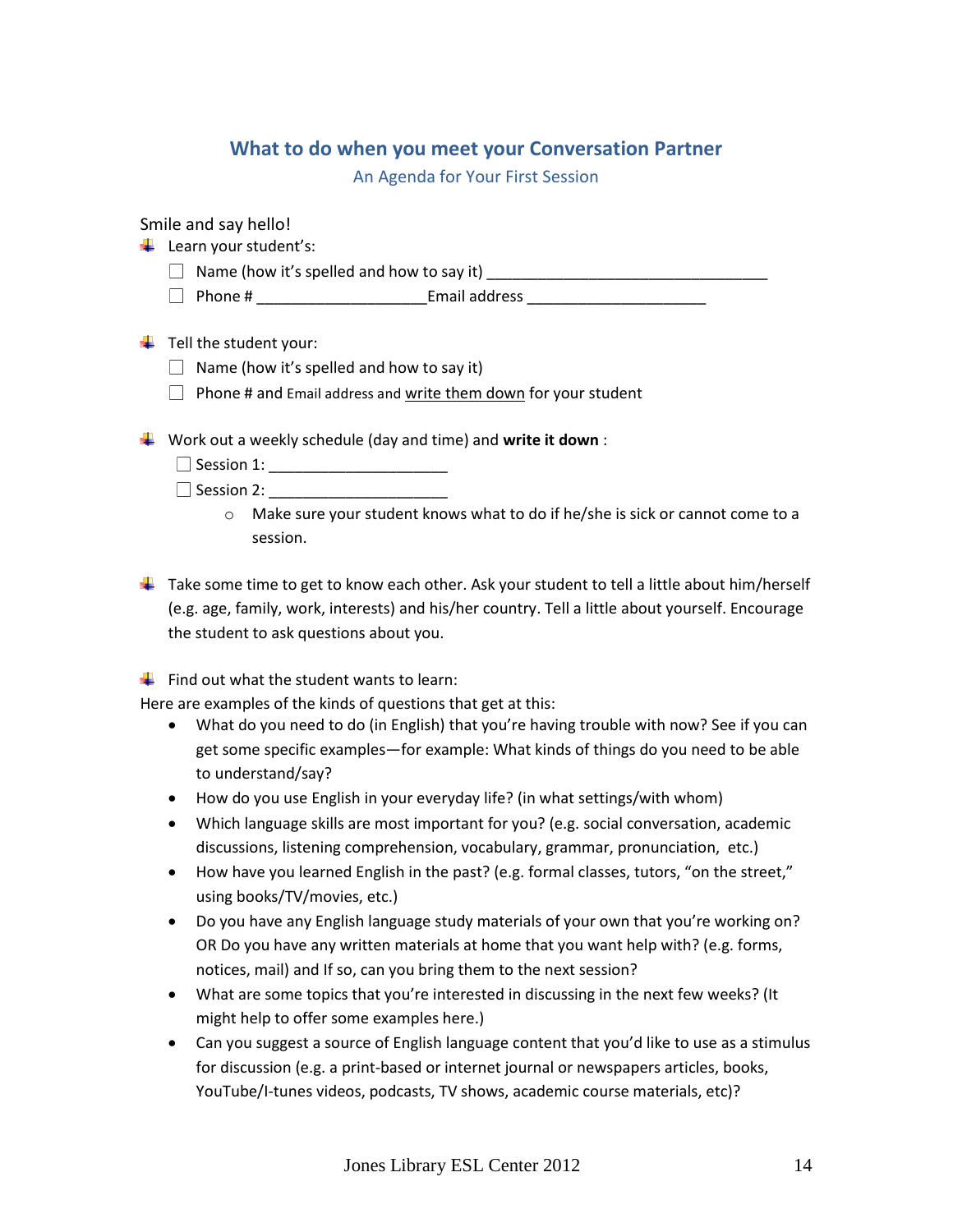- Are there any aspects of American culture or life in the US that you would like to know more about?
- $\downarrow$  Before you say good-bye, check to make sure your student can tell you the day, time, and place you will meet next time.
	- o If you'll be meeting at the library, you can reserve a time slot in one of the 3 tutoring rooms. This would be a good time to put your name on the monthly schedule.

Note: The first meeting can take anywhere from 20 minutes to an hour—you set the parameters.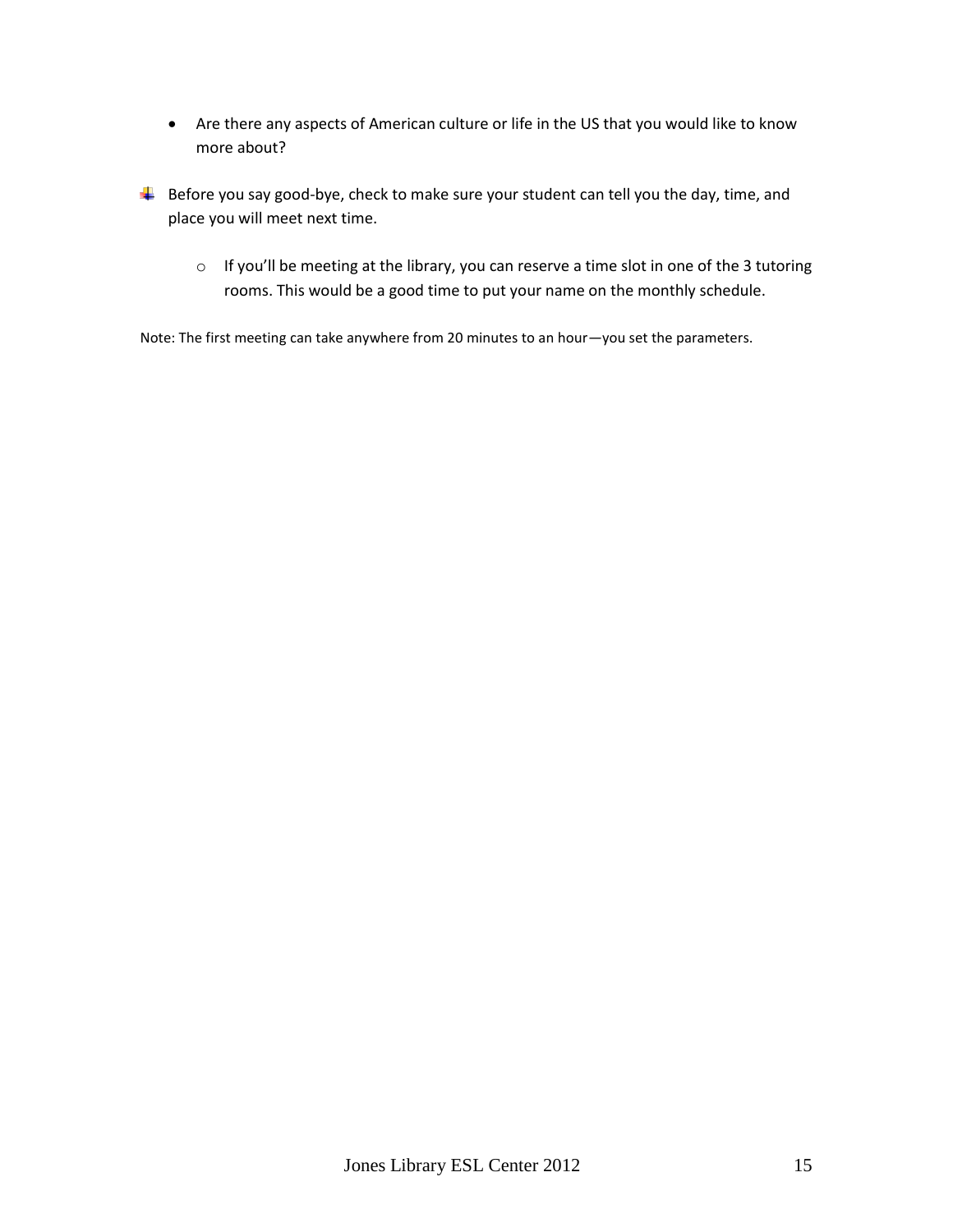# **"Both of Us/Neither of Us"** An Activity for Getting to Know Your Conversation Partner

| Neither of us                |
|------------------------------|
| is good at:                  |
| has visited:                 |
| likes to eat:                |
| owns a:                      |
| is interested in:            |
| knows how to:                |
| has enough:                  |
| likes to watch:              |
| likes to listen to:          |
| has recently seen (or read): |
| $$ has studied:              |
| has recently bought:         |
| is afraid of:                |
| would like to travel to:     |
|                              |
|                              |
|                              |
|                              |
|                              |
|                              |
|                              |
|                              |
|                              |
|                              |

<span id="page-15-0"></span>*Ask questions of each other and you are likely to discover many things that you have in common.*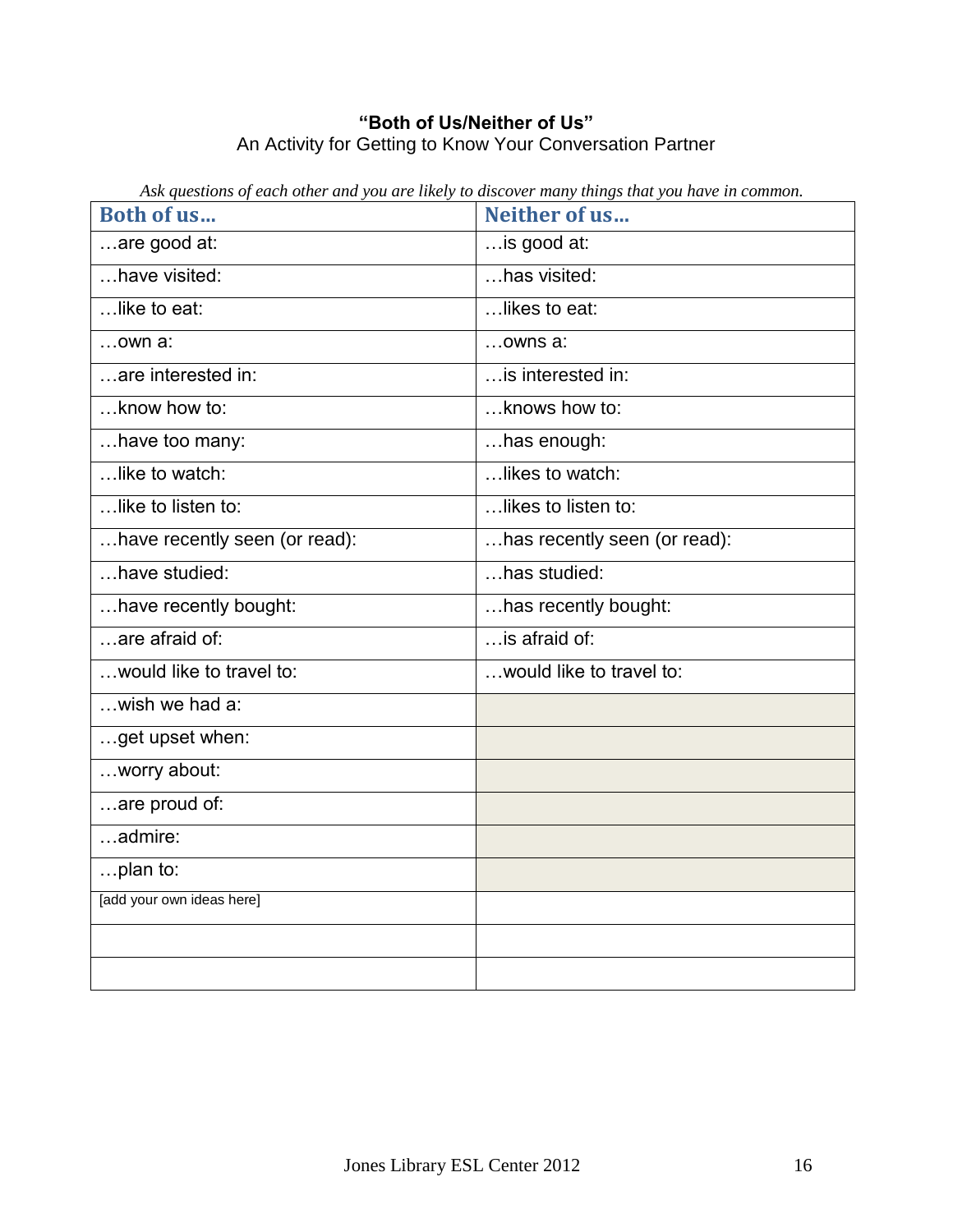# **Quick Interventions: Error Correction for Conversation Partners**

<span id="page-16-0"></span>During a conversation session it may be helpful to jump in with a quick clarification to help a student communicate more accurately. In a conversation, the focus should be on exchanging meaning, so this is not the right time to launch into a full-scale pronunciation, vocabulary, or grammar lesson. The quick interventions suggested below are not meant to draw attention to that fact that a student got something wrong, but rather to offer a better way to say something.

It is not necessary to address every error—focus primarily on errors that may prevent students from getting their meaning across, and that are habitual. When you notice habitual errors in pronunciation or grammar, instead of stopping to correct each occurrence, make a note of it, and set aside time at the end of the session (or at another session) to focus more directly on the problem.

# **Mispronunciations**

*Example: Student says, "In my country there are no elect-son for president."*

- *1.* clarify the intended meaning, if necessary: "*Do you mean that people cannot vote for the leader of your country?"*
- 2. write the target word on the board: e l e c t i o n s
- 3. underline the problem sound: e l e c t i o ns and model it correctly: "*ee…lec…shunz*"
- 4. mirror the word back correctly: "*There are no elections for president in your country*?"
- 5. move on with the conversation, "*What about local leaders—are they elected?"*

# **Wrong word**

*Example: Student says, "I don't have any relation in the US."*

- 1. clarify with student: "*Do you mean brothers, sisters, aunts, uncles…?"*
- *2.* offer the correct word: "*I think you mean relatives."*
- 3. write the word: relatives
- 4. model this word again
- 5. mirror: "*So you don't have any relatives here, is that what you mean?*"
- 6. move on: "*How many brothers and sisters do you have in your country*?"

# **Awkward phrasing/grammatical errors**

*Example: Student says, "When I be back to my country I will be buying a house."* 

- 1. clarify meaning: "*You will buy a house*?"
- 2. write a hint to suggest a rephrasing and invite the student to fill it in: When  $I g$  back to my country,  $I$  \_\_\_\_ buy a house.

(If the student is unable to come up with the correct version, provide it.)

*3.* mirror and move on: "*So you will buy a house when you go back to your country. What kind of house will you buy?"*

*Here is different type of error that you may encounter. While it does not interfere with communication, it still deserves some attention if it comes up in a conversation:*